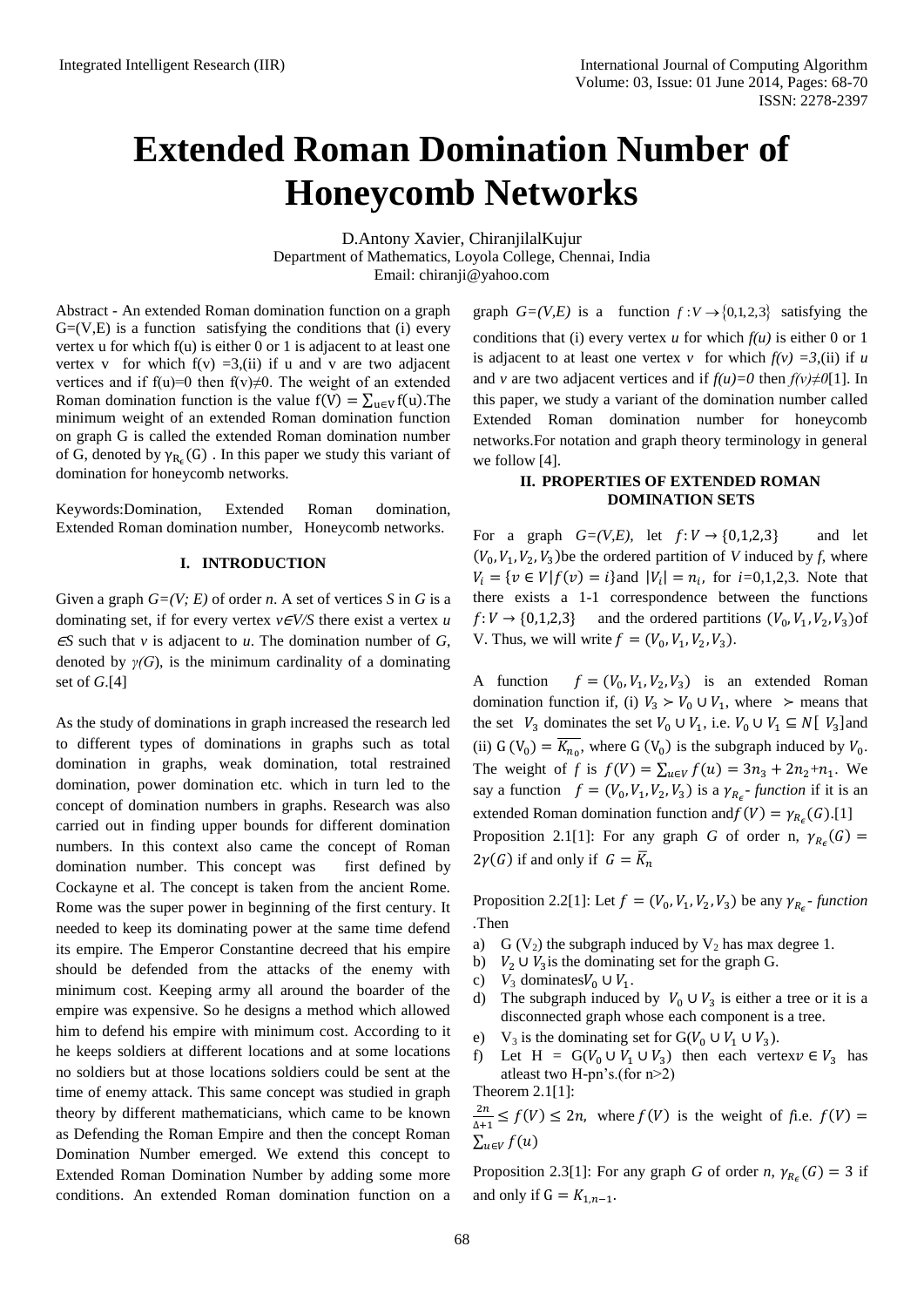Theorem 2.4[1]: Let *G*be a graph. For any pair of non-adjacent vertices  $\{x,y\}$  in *G*,  $\gamma_{R_E}(G+xy) \leq \gamma_{R_E}(G)+1$ 

- 2.1. Specific Values Of Extended Roman Domination Numbers
- 

Proposition 2.1.1:[1] For the classes of path 
$$
P_n
$$
,  
\n
$$
\gamma_{R_E}(P_n) = \left[\frac{4n}{3}\right] \text{ if } n < 3 \text{ and if } n \geq 3 \text{ then } \gamma_{R_E}(P_n) \leq \left\lfloor \frac{4n-1}{3} \right\rfloor
$$

Proposition 2.1.2:[1] For the classes of cycles 
$$
C_n, n
$$
  
\n
$$
\gamma_{R_E}(C_n) \le \begin{bmatrix} \left\lfloor \frac{4n-1}{3} \right\rfloor & \text{if } n \equiv 1 \text{ mod } 3 \\ \left\lfloor \frac{4n}{3} \right\rfloor & \text{otherwise} \end{bmatrix}
$$

Proposition 2.1.3:[1]For the complete graph  $K_n$ ,  $\gamma_{_{R_E}}(K_n) = n+1.$ 

Proposition 2.1.4:[1] For  $m < n, \gamma_{R_R}(K_{m_R})$  $(K_{m,n}) =\begin{cases} 2m+1 & \text{if } m \leq 3 \\ 0 & \text{if } m > 3 \end{cases}$  $E_{R_E}(K_{m,n}) = \begin{cases} m+5 & \text{if } m > 3 \end{cases}$  $\gamma_{_{R_E}}(K_{_{m,n}}) = \begin{cases} 2m+1 & \text{if } m \leq 3 \\ m+5 & \text{if } m > 3 \end{cases}$ Proposition 2.1.4:[1]For  $m < n$ ,  $\gamma_{R_E}(K_{m,n}) =\begin{cases} 2m+1 & \text{if } m \le 3 \\ m+5 & \text{if } m > 3 \end{cases}$ <br>**Proposition 2.1.5 :[1]**For the  $m \times n$  Cylinder  $CY_{m,n}$ ,  $m, n > 1$ ,

*m n*,

**Proposition 2.1.5: [1]** For the 
$$
m \times n
$$
 Cylinder C1  
\n
$$
\gamma_{R_E}(CY_{m,n}) \leq \begin{cases} 2\left\lceil \frac{m}{2} \right\rceil \left\lceil \frac{n}{2} \right\rceil + \left\lfloor \frac{m}{2} \right\rfloor \left(3\left\lfloor \frac{n}{2} \right\rfloor + 1\right) & \text{if } n \text{ is odd} \\ 2\left\lceil \frac{m}{2} \right\rceil \left\lceil \frac{n}{2} \right\rceil + 3\left\lfloor \frac{m}{2} \right\rfloor \left\lfloor \frac{n}{2} \right\rfloor & \text{otherwise} \end{cases}
$$

### **III. UPPER BOUND FOR EXTENDED ROMAN DOMINATION NUMBER FOR HONEYCOMB NETWORK**

Honeycomb networks are built recursively using hexagonal tessellations. The honeycomb network *HC*(1) is a hexagon. The honeycomb network *HC*(2) is obtained by adding six hexagons to the boundary edges of *HC*(1). Inductively, honeycomb network *HC*(*n*) is obtained from *HC*(*n*−1) by adding a layer of hexagons around the boundary of *HC*(*n*−1). The parameter  $n$  of  $HC(n)$  is determined as the number of hexagons between the centre and boundary of *HC*(*n*). The number of vertices and edges of  $HC(n)$  are  $6n^2$  and  $9n^2-3n$ respectively. A honeycomb network HC(3) is shown in Figure1.In Graph Theory to study the honeycomb network we use brick structure of the honeycomb networks. Brick structure is obtained by shrinking one of the upper and lower vertices in the straight lines. Thus in brick representation also there are equal number of vertices and edges. A brick representation of *HC(3)* is shown in Figure 2. The application of Honeycomb network is very vast; it is applied in different networking's such as all-to-all broadcasting, in cellular services, in computer networking. It is also used in chemistry to represent the structures of different compounds.The telecommunication industry has always been a host for a wide variety of optimization problems. In recent years, extensive research has is  $\sqrt{(B-x)^2} \le \gamma_{\infty} (G) + 1$  devices that are diverse and technologically intensive<br>
or the classes of point  $R_{\infty}$ .<br>  $\gamma_{\infty} = 1$  and  $\gamma_{\infty} = 1$  and  $\gamma_{\infty} = 1$  and  $\gamma_{\infty} = 1$  and  $\gamma_{\infty} = 1$  and  $\gamma_{\infty} = 1$  and

led to the rapid development of numerous mobile computing devices that are diverse and technologically intensive.



Figure1: Honeycomb network of dimension 3



Figure 2: Brick representation of HC(3)

This has in turn, posed a variety of challenges to the scientific and engineering research community to provide the necessary algorithms and protocols to utilize these systems and at times, overcome their drawbacks. Wireless networks such as satellite networks, radio networks, sensor networks, cellular networks, ad hoc networks and other mobile network where honeycomb networks is used extensively.

Theorem 4.1: The extended Roman Domination number for any n dimensional Honeycomb Networks is  $HC(n)$  is given by,

Proof: The proof is given by construction. There are total  $6n<sup>2</sup>$  vertices in any *n* dimensional Honeycomb Network. The central block of the honeycomb network consists of  $2(4n-1)$  vertices.<br> *i*<br> *i*  $(BC(n)) \in \int_{a}^{a} \frac{(5n-1)(3n+1)}{2}$ , *when nis odd.* vertices.

Fertices.  
\n
$$
\gamma_{R_E}(HC(n)) \mathcal{L} \begin{cases}\n\frac{(5n-1)(3n+1)}{2}, when n \text{ is odd.} \\
\frac{15n^2}{2}, when n \text{ is even.}\n\end{cases}
$$

We label the vertices as follows:

On the upper half of the central block we label (0,3) alternately. Then we label the above row with (0,2) alternatively as shown in the Figure 3. And then we continue with  $(0,3)$  the above row and next above row with  $(0,2)$ . We continue in this pattern for the rest of the rows above.Next we label the lower part of the middle vertices with (1,3) alternatively. Next row below that we label the vertices with $(0,2)$  and below with  $(0,3)$  and continue in this pattern till we label all the vertices. When n is even integer, the number of vertices which are labeled with 1 in the HC(n) network is 2n,

i.e.  $|V_1|$  = 2n. The number of vertices which are labeled with 2 in